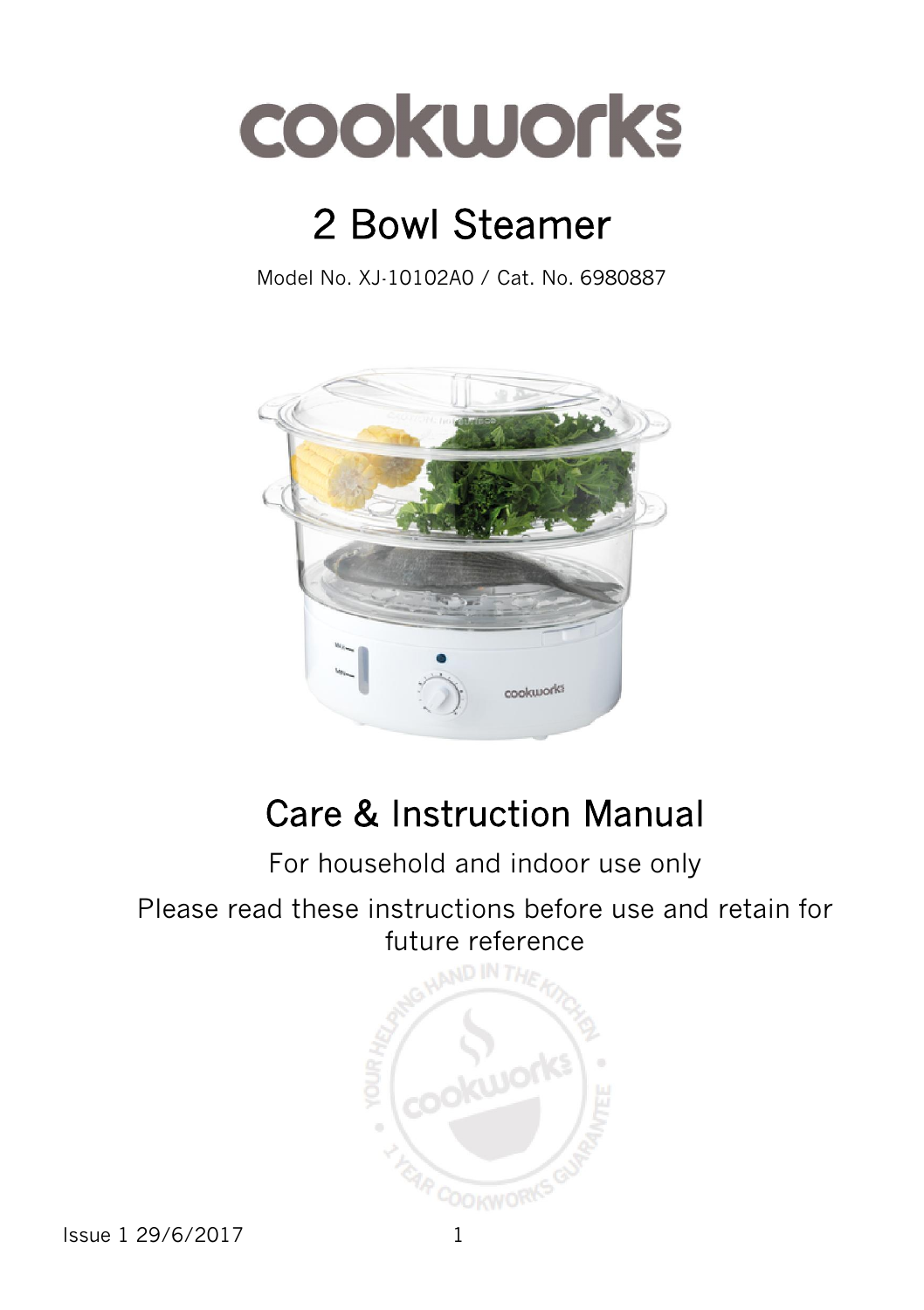## Electrical safety

- You should only plug the appliance into a 220V‐240V AC, 50Hz supply. Connecting it to other power sources may damage the appliance and will invalidate the guarantee.
- Switch off and unplug when not in use and before cleaning the appliance.
- Keep the appliance and its cord out of reach of children less than 8 years.
- Do not allow children to use the appliance without supervision.
- This appliance can be used by children aged from 8 years and above and persons with reduced physical, sensory or mental capabilities or lack of experience and knowledge if they have been given supervision or instruction concerning use of the appliance in a safe way and understand the hazards involved. Children shall not play with the appliance. Cleaning and user maintenance shall not be made by children unless they are older than 8 and supervised.
- Keep cable, plug and outside of steamer dry and away from areas where it is likely to get splashed. Never immerse steamer base in water.
- Do not pull on the cable to disconnect from mains supply.
- Do not operate the appliance if damaged or after it malfunctions. In the event the supply cord is damaged, in order to avoid a hazard it must only be replaced by a qualified service engineer, with a suitably approved part.
- This appliance must be positioned so that the plug is accessible and the plug socket is within easy reach of the power cord.
- This appliance must be plugged into an earthed socket outlet.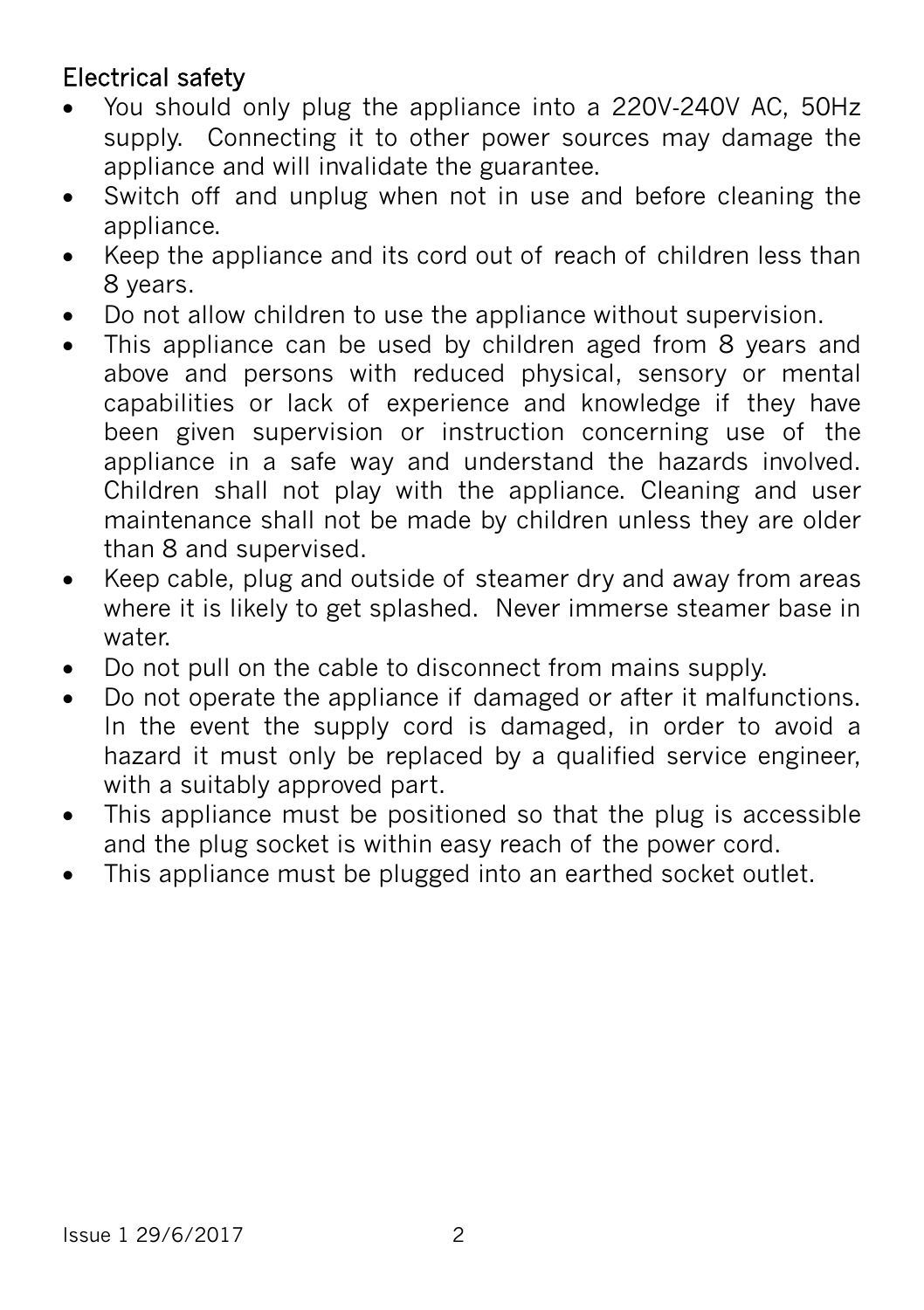## Warning!

- This appliance is intended exclusively for use in domestic households. It is not suitable for commercial use.
- Do not cover and allow the steamer to cool fully before storing.
- The surfaces of the steamer will become hot during use. Do not touch; wear oven gloves when handling the appliance during and immediately after use and long handled utensils when checking the food. Note the heating element is subject to residual heat after use.
- Do not use the steamer near or under surfaces that are heat sensitive or those that may be damaged by steam.
- Do not fill above maximum level marked (1200ml).
- To prevent burns, remove cover slowly and with the underside of cover angled away from you to allow the steam to escape gradually. Do not reach over the appliance while it is generating steam.
- Only use with the parts provided and to heat water. This appliance can cause personal injury if misused.

#### Food safety

- Thoroughly defrost frozen meat, poultry, fish and seafood in the refrigerator before cooking. Keep raw meat and poultry separate from cooked foods.
- Always wash hands after handling raw meat and poultry, before handling any ready to eat foods.
- Wipe and disinfect surfaces that have been in contact with raw meat and poultry.
- Use separate utensils for handling raw meat/poultry and cooked food or wash them thoroughly between use.
- To check whether meat, particularly poultry, is cooked, pierce the flesh with a skewer or fork; the juices should run clear. Ensure the product is piping hot throughout.
- Fish is cooked when it appears opaque and can be flaked easily.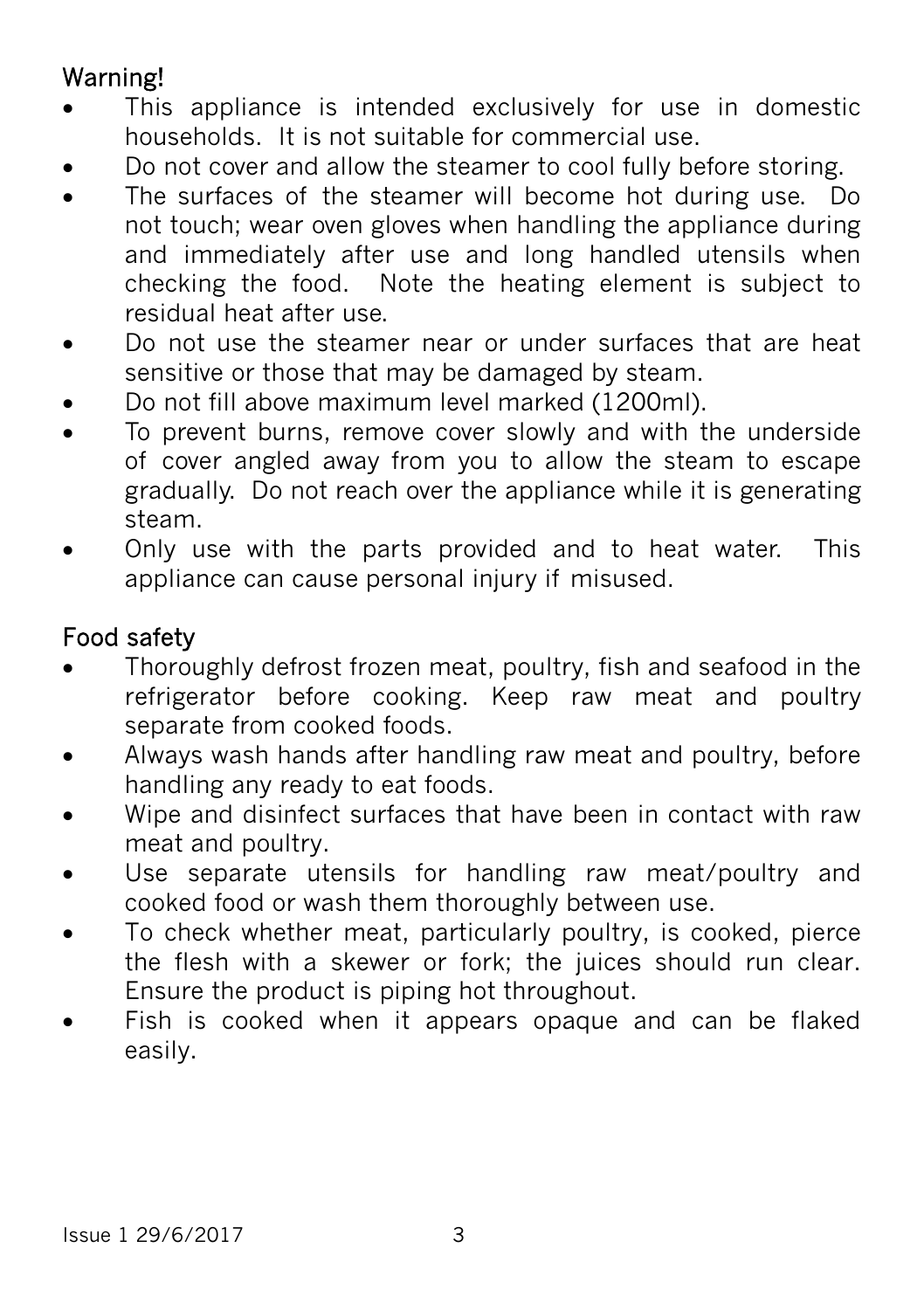#### Parts



Note: Rice bowl not shown – see fig. 4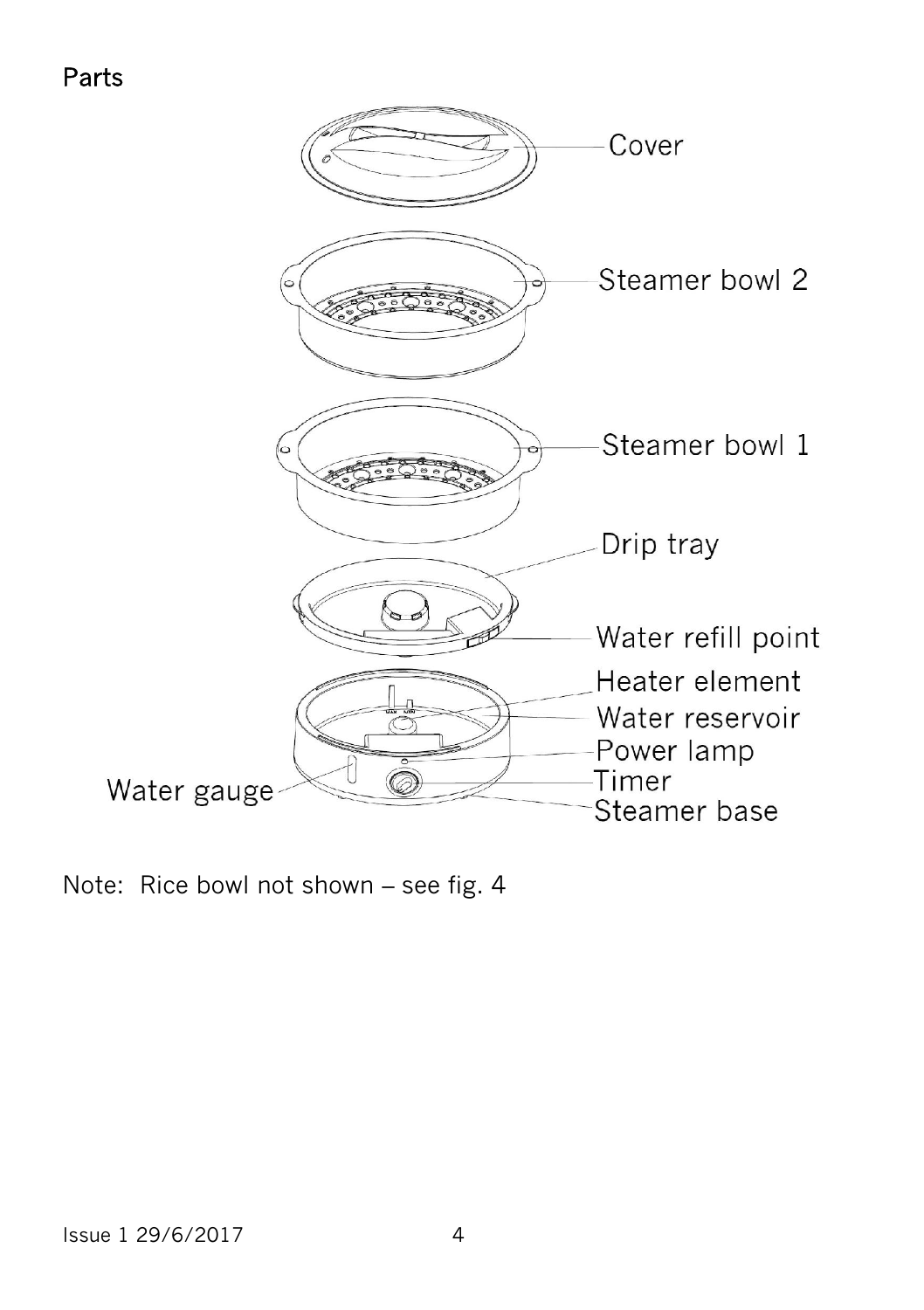#### Assembly configurations





Notes:

- When steaming eggs, place the eggs in the indentions in the steaming bowl as shown (fig. 3) and then fit the cover.
- When cooking rice, place food and water in rice bowl as shown (fig.4) and then fit the cover.
- The steamer bowl number is found on the handles of the bowls (fig. 5).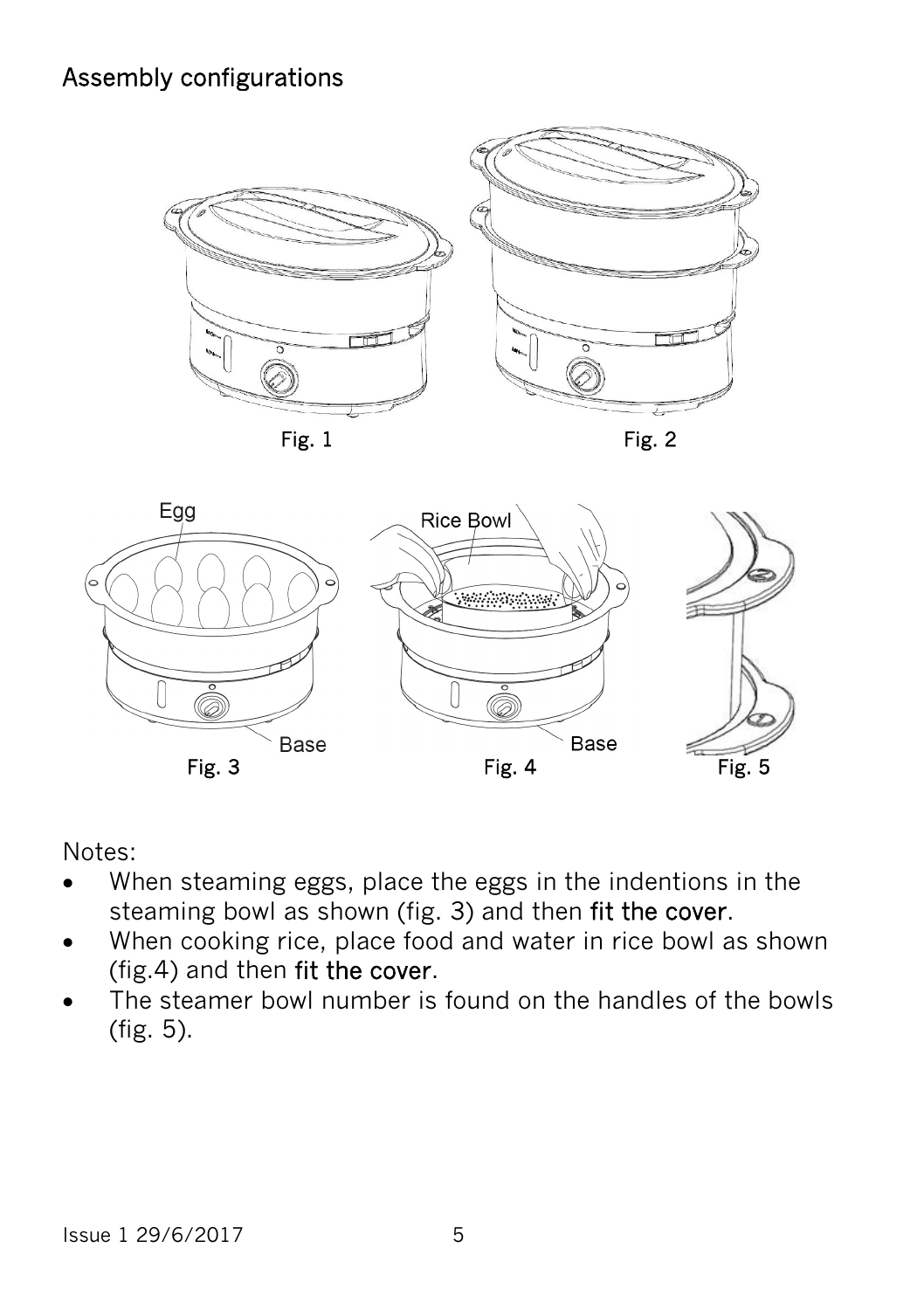#### To use

- 1. Clean thoroughly before use.
- 2. Place the steamer base on a stable, flat, heat resistant surface and away from surfaces that may be damaged by steam.
- 3. Pour cold water into the reservoir of the steamer base and fill to the required level. Do not fill past the maximum (MAX) or below the minimum (MIN) level. Do not overfill or add seasonings or stock.



Fig. 6

- 4. Place the drip tray into the base and ensure that it sits fits flush with the edge of the base
- 5. Place one or more steamer bowls onto the base, place the food to be cooked into the bowl(s) and fit the cover.
- 6. Fully unwind the cable, plug in and switch on. For your safety do not allow the cable to dangle over the edge of units.
- 7. Set the timer for the desired steaming time, the power light will illuminate, after a short while steaming will begin and condensation will start to form.
- 8. When steaming is complete, the timer will give a single "click" and the steamer switches off automatically.
- 9. Should it be necessary to top up the water whilst the steamer is in operation, pull open the refill point and add water to the reservoir via the refill point in the edge of the drip tray (Fig. 7). The water level can be seen through the water gauge.
- 10. Remove the food promptly to prevent over cooking taking care to observe the safety advice above.



Issue 1 29/6/2017 6

Fig. 7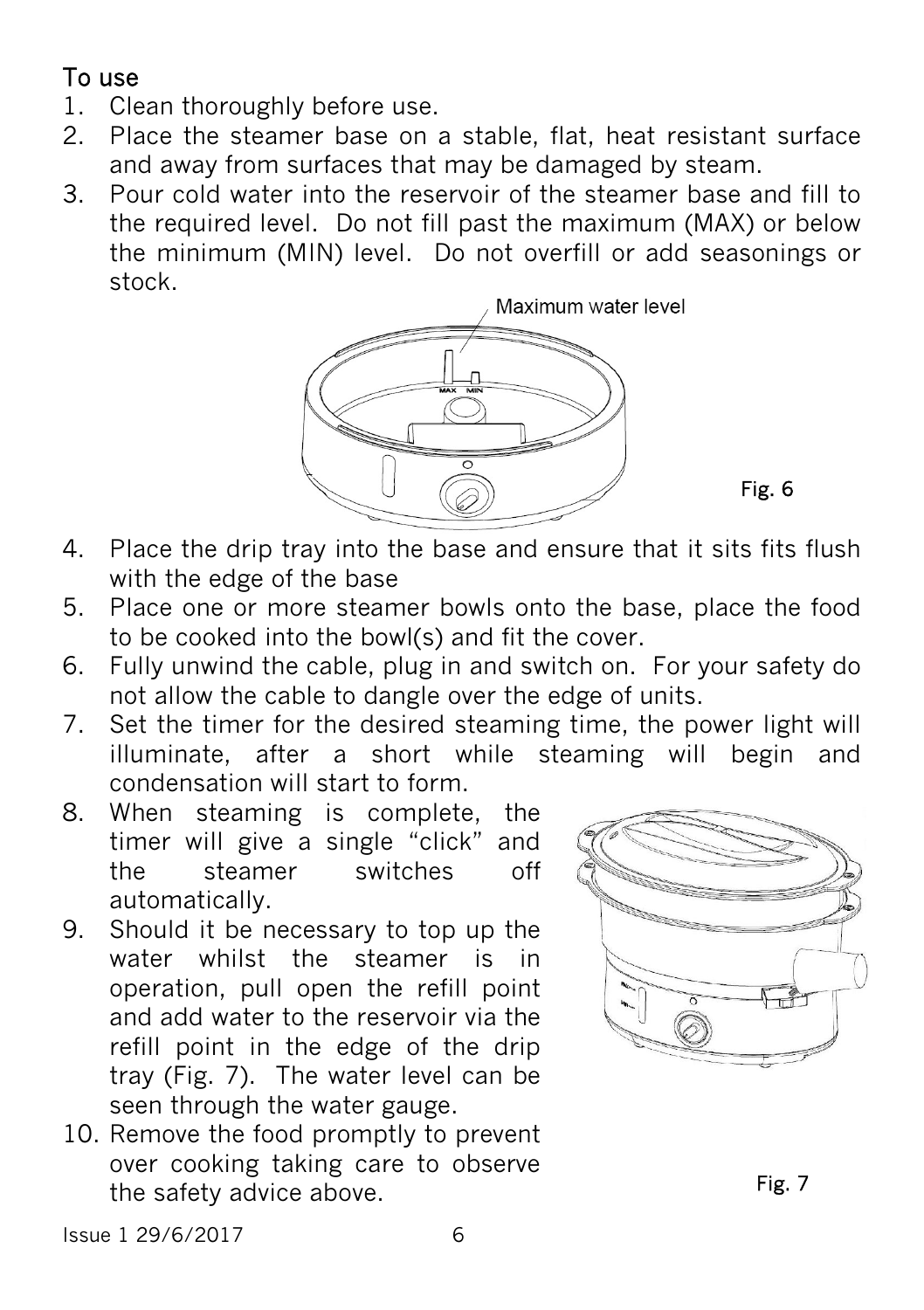#### Notes:

- Before using for the first time, fill to the MAX level with clean water, fit the cover and allow the steamer to work for a few minutes. Turn off the steamer and discard the hot water. Wash the loose parts (steamer bowls, drip tray, steam tube and cover) in hot water with a little washing up liquid. Rinse and dry thoroughly.
- The timer will operate regardless of whether the steamer is plugged in. Always check that the power lamp is illuminated.
- When the reservoir is empty the steamer will automatically cut off although the power light will remain illuminated. In this case, switch off the steamer at the plug, allow to cool (minimum 4 minutes) add water to the reservoir via the refill point and resume the cooking process

#### General cooking advice

- A single layer of food steams faster than several layers.
- Position foods that require longer cooking in the lower steamer bowl and those that require the shortest cooking time in the upper bowl.
- If using more than one steamer bowl, ensure greasy foods or those with strong flavours are placed in the lower bowls to minimise transfer of taste.
- For best results do not cook meat or poultry thicker than 2cm  $(3/4")$ .
- If steaming meat & poultry, position the meat in the lowest bowl so that the juices from raw or partially cooked meat cannot drip onto other foods.
- The cooking time will vary according to the shape, thickness and composition of the food.
- Smaller pieces will cook quicker than larger pieces. For best results, ensure pieces of food are similar in size. If pieces vary in size then layering is required. Place smaller pieces on top.
- The cooking time is longer for a larger quantity of food than a smaller quantity, for example 1kg of cauliflower florets will need longer to steam than 0.5kg.
- If steaming food with a bone the steaming time will need to be extended.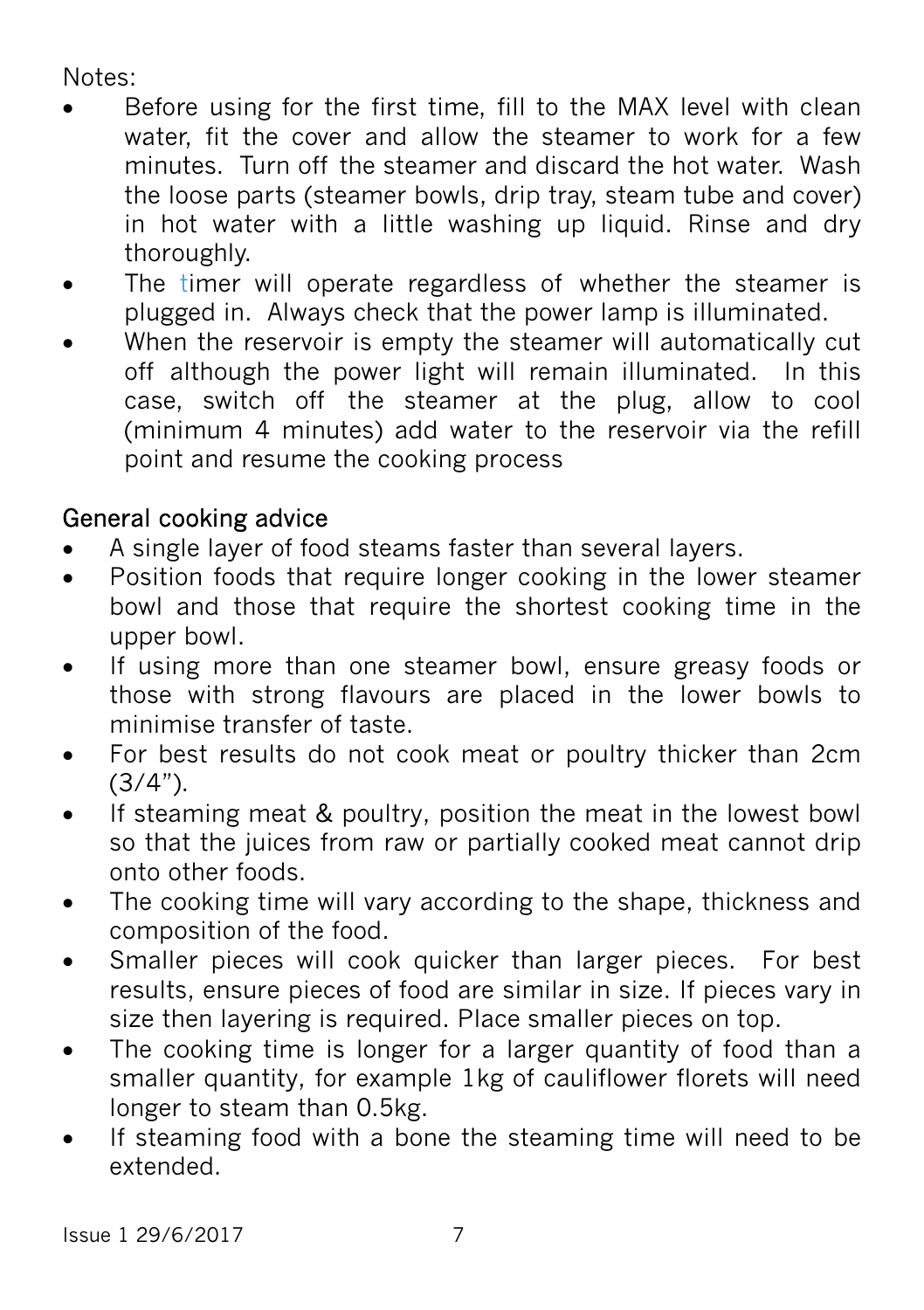- Arrange the food with spaces between pieces to allow for maximum steam flow.
- When steaming larger quantities of food, remove cover about halfway through the steaming time and stir using a long handled utensil and wear oven gloves.
- When steaming foods with different cooking times, place the food with the longest cooking time in the lowest bowl. When the remaining steaming time reaches the cooking time of next food, carefully remove the cover (following safety instructions above) and place the second steamer bowl on top and replace the cover.
- Food should be removed from the bowls as soon as the cooking time has elapsed. If left in the bowls the food will continue to cook.
- Save the liquid in drip tray to use in soups, sauces and gravies. Do not use fatty stock from steamed meat and poultry if you are on a low fat diet or calorie counting.
- After cooking the steamer bowls should be placed on a plate, as hot water condensed from the steam will drip from the steam holes in the baskets.

#### Steaming charts

- All the times stated in the Steaming Chart are based on the use of cold water, but to slightly reduce the steaming time you may begin using warm (but not boiling) water.
- All the times stated in the Steaming Charts are based on single layers of fresh food cooked in the lower bowl without the upper bowls fitted. If using more than one steamer bowl fitted then the cooking times will need to be extended. For example broccoli cooked on the top layer may take up to 4 minutes longer than when cooked in a single layer / bowl.
- Check progress of cooking at intervals towards the end of the set time.

| Eggs                       | Quantity | Water<br>level | $\mathsf{Time}$ |
|----------------------------|----------|----------------|-----------------|
| Eggs - large (hard boiled) |          | Max            | 30              |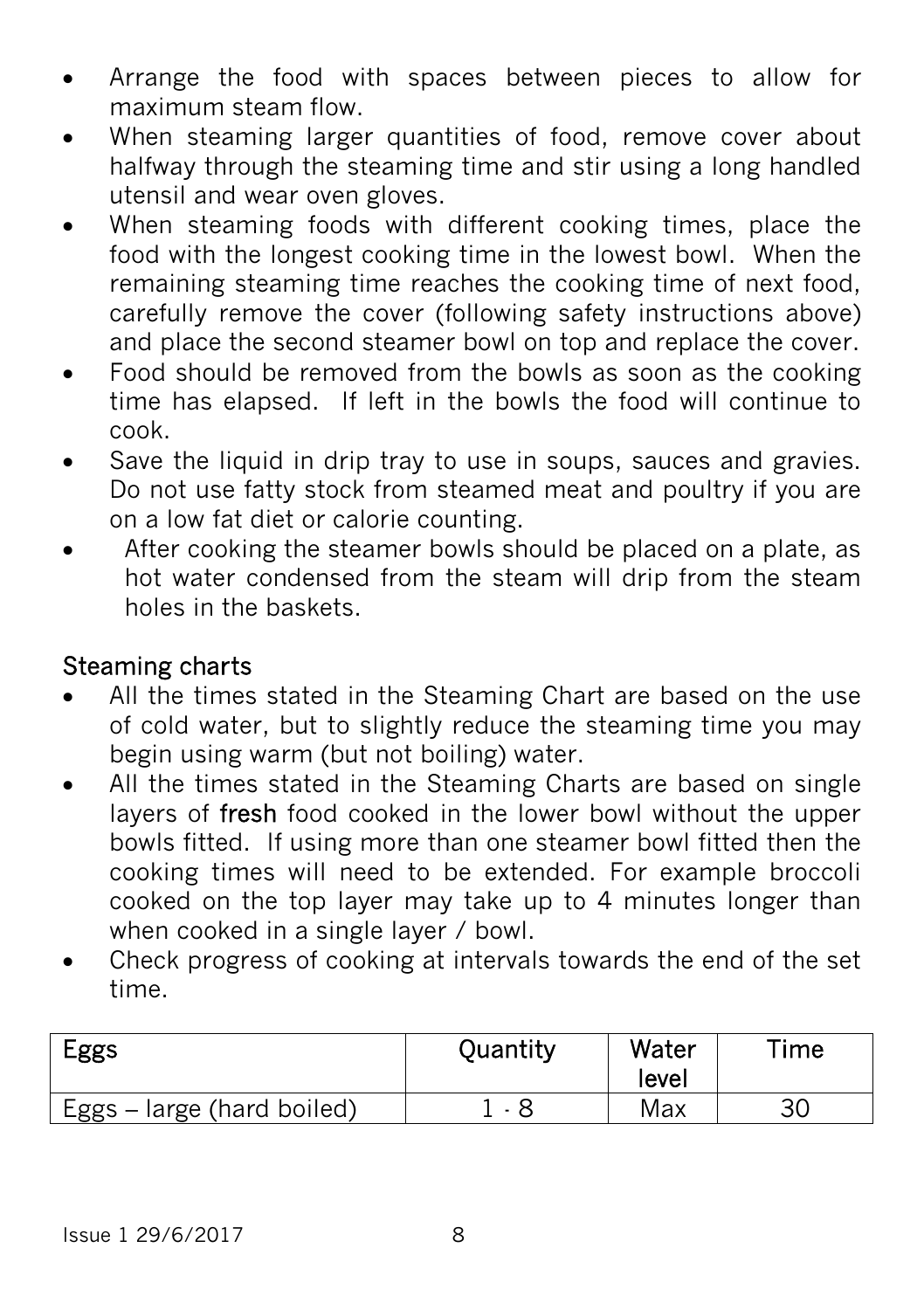| Vegetables                                                   | Quantity                                                   | Water<br>level | Time      |
|--------------------------------------------------------------|------------------------------------------------------------|----------------|-----------|
| Artichokes, whole                                            | 4 medium                                                   | Max            | 37-40     |
| Asparagus, spears                                            | $\frac{1}{2}$ · 1lb                                        | Min            | 13-15     |
|                                                              | $(\frac{1}{2}$ " diameter)                                 |                |           |
| Beans – green, cut or whole                                  | 1 <sub>lb</sub>                                            | Max            | 25-28     |
| Broccoli, spears                                             | 1 <sub>lb</sub>                                            | Min            | $12 - 14$ |
| Cabbage                                                      | $1$ Ib                                                     | Min            | $17 - 19$ |
| Carrots                                                      | 1 <sub>lb</sub>                                            | Min            | $15-17$   |
| Cauliflower - whole                                          | Medium<br>$(2\frac{1}{2}$ lb)                              | Min            | 14-16     |
| Corn on cob                                                  | $\sim$ 8 pieces<br>$(2\frac{3}{4} \cdot 3 \text{ " long})$ | Min            | $17-19$   |
| Mushrooms, whole                                             | 10 <sub>oz</sub>                                           | Min            | $10 - 11$ |
| Onions, whole to partially<br>cook for grilling              | 1lb med. size                                              | Min            | 7.9       |
| Peas – green                                                 | $1\frac{1}{2}$ lb in pods                                  | Min            | 14-16     |
| Peppers, sweet<br>whole<br>to<br>partially cook for stuffing | 4 medium                                                   | Min            | 9.11      |
| Potatoes, whole                                              | 1lb / 8 small                                              | Min            | $17 - 19$ |
| Spinach                                                      | 10 <sub>oz</sub>                                           | Min            | 10-12     |
| Squash - summer yellow                                       | 1 <sub>lb</sub>                                            | Min            | $11 - 13$ |
| and courgette                                                | Med. Size                                                  |                |           |
| Turnips                                                      | $1$ lb / 5 small                                           | Min            | $12 - 14$ |
| Meat                                                         | Quantity                                                   | Water<br>level | Time      |
| Chicken - Breast boneless                                    | $1/2$ lb<br>$(4.5$ piece)                                  | Min            | 14-16     |
| Chicken - Breast split with<br>bone                          | $1 \cdot 1^{1/4}$ lb<br>(2 pieces)                         | Max            | $37 - 41$ |
| Chicken - drumstick with<br>bone                             | 1 <sub>lb</sub><br>(4 pieces)                              | Max            | 32.36     |
| Chicken – thigh with bone                                    | 1 <sub>lb</sub><br>(2 pieces)                              | Max            | 34-37     |
| Frankfurters                                                 | 1 <sub>lb</sub><br>(8.10)                                  | Min            | $12 - 14$ |
| Sausage - Bratwurst                                          | 1 <sub>lb</sub>                                            | Min            | $17-19$   |
| Sausage - Kielbasa                                           | $1\frac{3}{4}$ lb                                          | Min            | 19-21     |

Issue 1 29/6/2017 9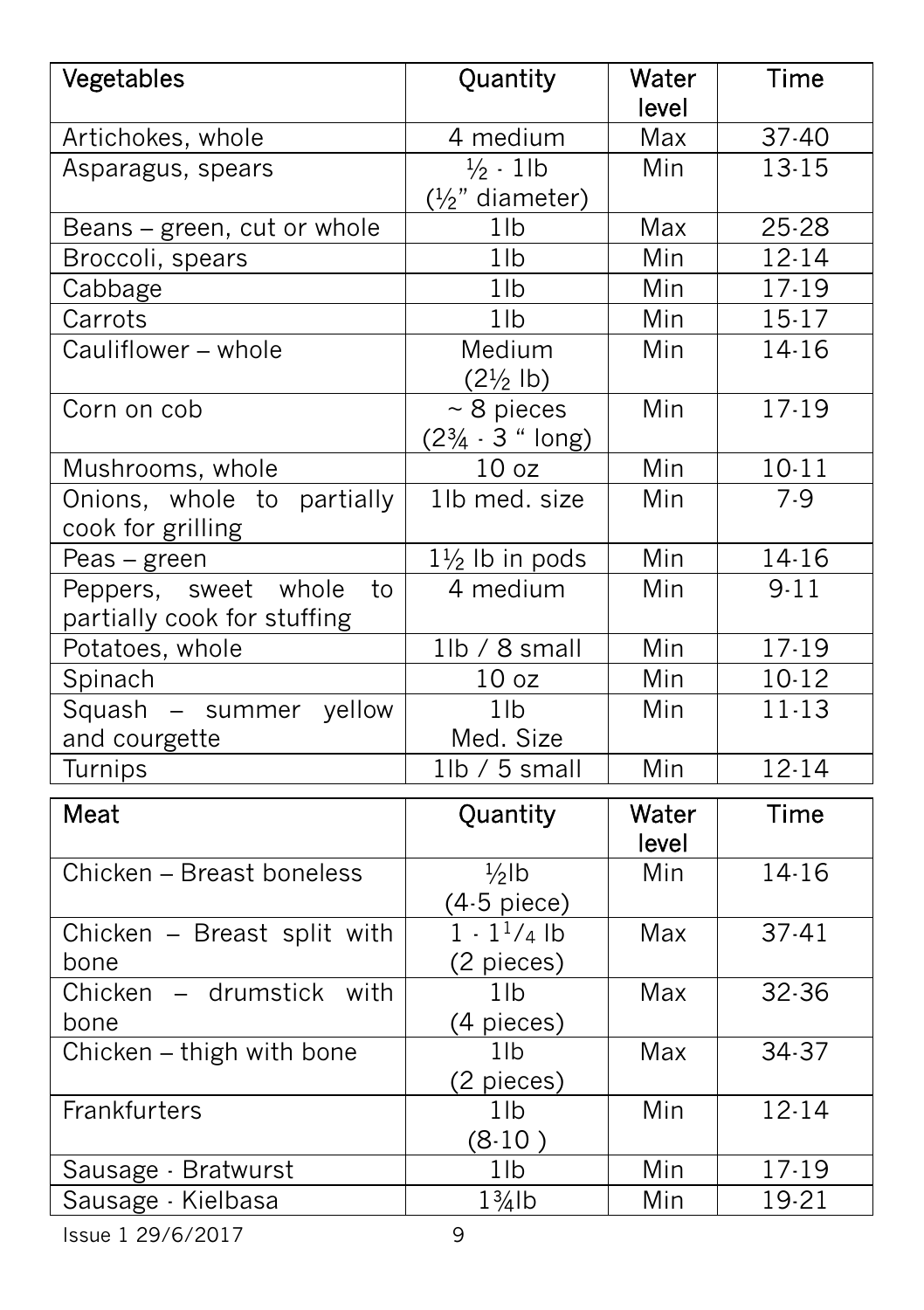| Fish / Seafood            | Quantity                       | Water<br>level | Time      |
|---------------------------|--------------------------------|----------------|-----------|
| Fish fillets              | $\frac{1}{2}$ lb               | Min            | $8 - 10$  |
| Sole, flounder,<br>plaice | $(1/4 - \frac{1}{2})$ " thick) |                |           |
| etc.                      |                                |                |           |
| Fish steaks               | 1–2 pieces / $\frac{1}{2}$     | Min            |           |
| Halibut,                  | Ib                             |                | 13-14     |
| Salmon,                   | $(3/4 \cdot 1"$ thick)         |                | 18-21     |
| Tuna                      |                                |                | 14-19     |
| Clams                     | $\frac{1}{2}$ · 1lb in shell   | Min            | 10-12     |
| Crab                      | 1lb                            | Min            | $15 - 18$ |
|                           | $(\sim 6$ pieces)              |                |           |
| Lobster tails             | $1 - 2$                        | Min            | 18-20     |
|                           | $(7 - 8$ oz each)              |                |           |
| <b>Mussels</b>            | 1lb in shell                   | Min            | $12 - 14$ |
| Oysters                   | $\frac{1}{2}$ dozen            | Min            | $11-13$   |
|                           |                                |                |           |
| Scallops                  | $\frac{1}{2}$ lb               | Min            | $10 - 12$ |
|                           | without shell                  |                |           |
| Shrimp                    | 1lb in shell                   | Min            | $11 - 12$ |

| <b>Rice</b>  | Quantity          |                   | Water | Time    |
|--------------|-------------------|-------------------|-------|---------|
|              | <b>Rice</b>       | Water             | level |         |
| <b>Brown</b> | $\frac{1}{2}$ cup | $2/3$ cup         | Max   | 40-41   |
|              | 1 cup             | $11/4$ cups       | Max   | 54-57   |
| White        | $\frac{1}{2}$ cup | $\frac{3}{4}$ cup | Max   | 34-36   |
|              | 1 cup             | $11/4$ cups       | Max   | $37-41$ |
| Parboiled    | $\frac{1}{2}$ cup | $\frac{3}{4}$ cup | Max   | 51-53   |
|              | 1 cup             | $11/4$ cups       | Max   | 53-55   |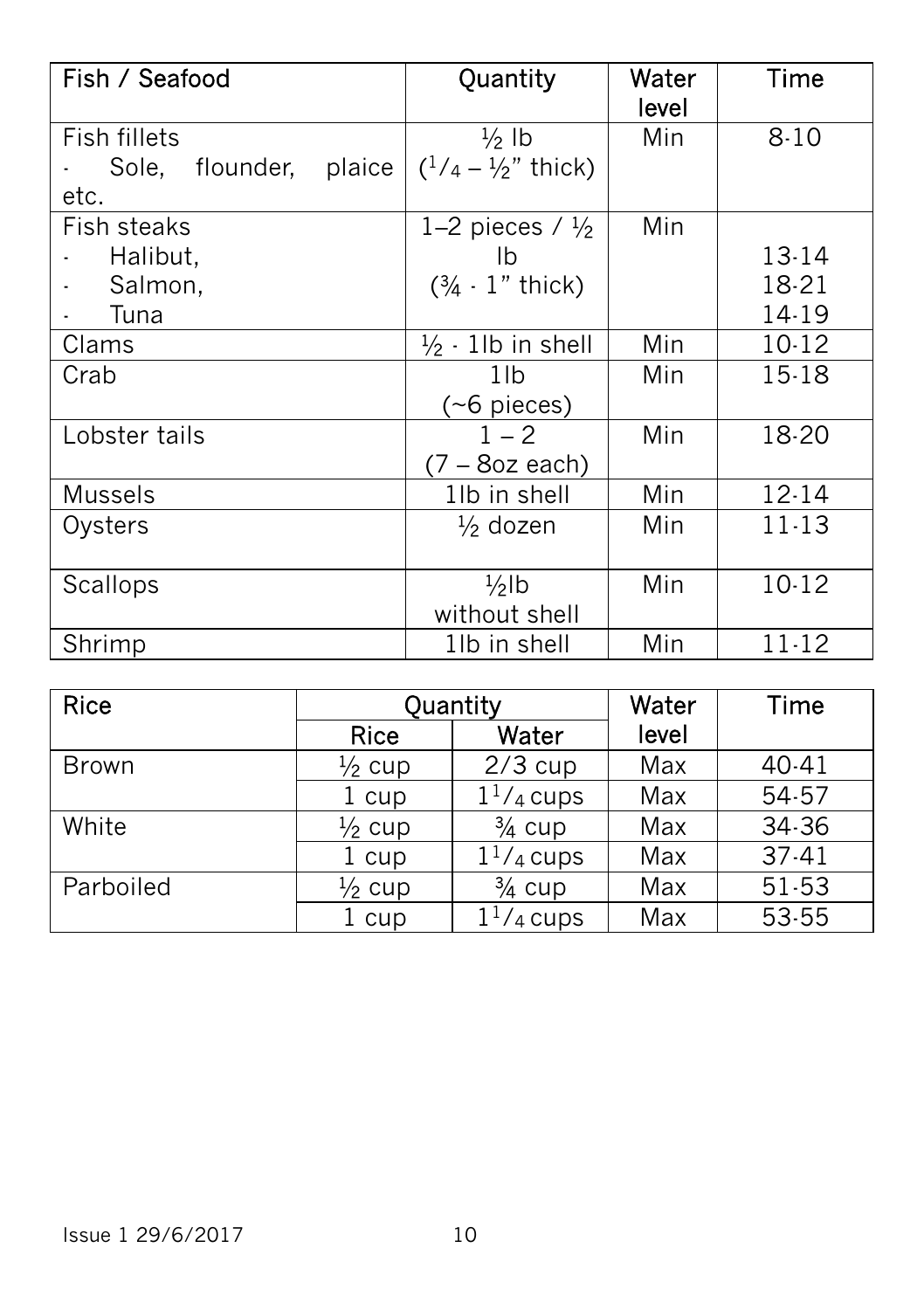## Cleaning

To maximize the efficiency of the steamer, clean after each use and descale regularly (every 7 – 10 uses).

- 1. Switch off and unplug the steamer and allow it to cool completely
- 2. Remove all loose parts (steamer bowls, rice bowl, drip tray and cover) and wash these parts in hot water with a little washing up liquid. Rinse and dry thoroughly.
- 3. Empty any residual water from the base and wipe the internal and external surfaces of the steamer base with a soft damp cloth soaked in soapy water. Rinse and dry surfaces with a soft dry cloth. Do not use detergent or abrasives as these may scratch the surface. Never immerse the steamer base in water.
- 4. Descale with a proprietary descaler suitable for steamers and use in accordance with the instructions on the pack. Alternatively add the juice of one lemon to the water reservoir and top up with clean water to the MAX fill mark. Fit the drip tray, lower bowl and lid onto the steamer base. Plug into the mains supply and set the timer for 20 minutes. Allow the steamer to stand for 15 minutes before repeating this last step a further time.
- 5. After descaling, fill steamer to the MAX level, bring to the boil and then discard water.

#### Technical specification

Rated voltage 220-240V AC 50Hz Power consumption 800W Class rating The Solution of Class rating 1362 fuse 138  $BS$  1362 fuse Capacity 7 litre

( F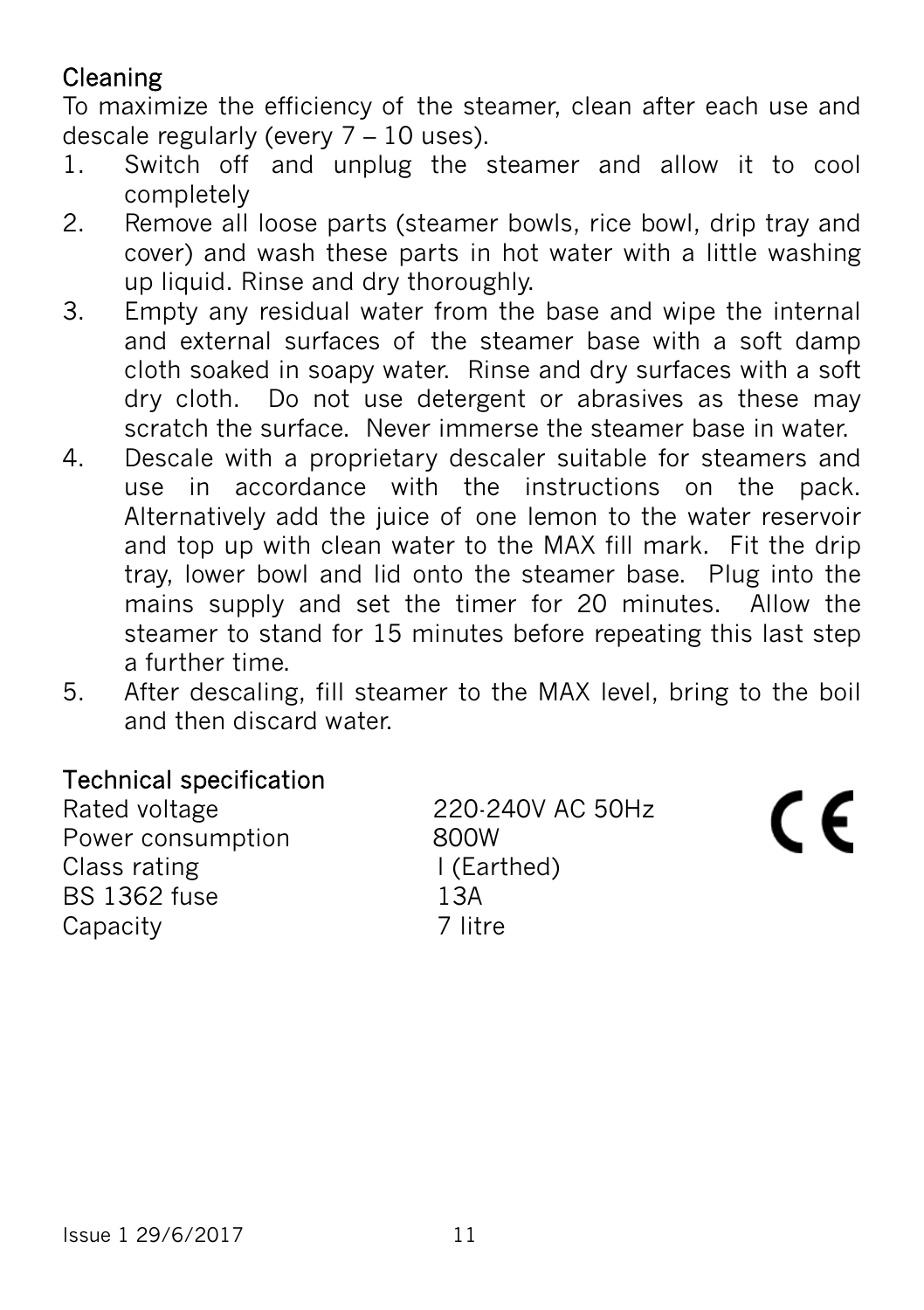#### Plug / Wiring advice

The wires in this mains lead are coloured in accordance with the following UK electrical code: BLUE = NEUTRAL  $B$ R $OWN = I$  IVF

 $GREEN + YELLOW = EARTH$ 

#### Non-rewireable plug

This appliance may be fitted with a "non-rewireable" plug. If you need to change the fuse in a "non‐rewireable" plug, the fuse cover must be refitted. If the fuse cover is lost or damaged, the appliance must not be used.

#### Rewireable plug

The colours of the wires in the mains lead of this appliance may not correspond with the coloured markings identifying the terminals in a rewireable plug. Rewireable plugs should only be replaced by a suitably competent person. If in doubt, consult a qualified electrician.



The BLUE wire must be connected to the terminal marked with the letter N

The BROWN wire must be connected to the terminal marked with the letter L

The GREEN & YELLOW wire must be connecting to the terminal marked with the letter E or the earth symbol  $\bigoplus$ .

#### Recycling electrical products

This marking indicates that this product should not be disposed with other household wastes throughout the EU. To prevent possible harm to the environment or human health from uncontrolled waste disposal, recycle it responsibly to promote the sustainable reuse of material resources. To return your used device, please use the return and collection systems or contact the retailer where the product was purchased. They can take this product for environmental safe recycling.

| If you encounter any problems     | Produced in China for        |
|-----------------------------------|------------------------------|
| with this product please call our | Argos Limited,               |
| customer care team on             | 489 - 499 Avebury Boulevard  |
| 0345 640 30 30                    | <b>Central Milton Keynes</b> |
|                                   | MK9 2NW. UK.                 |